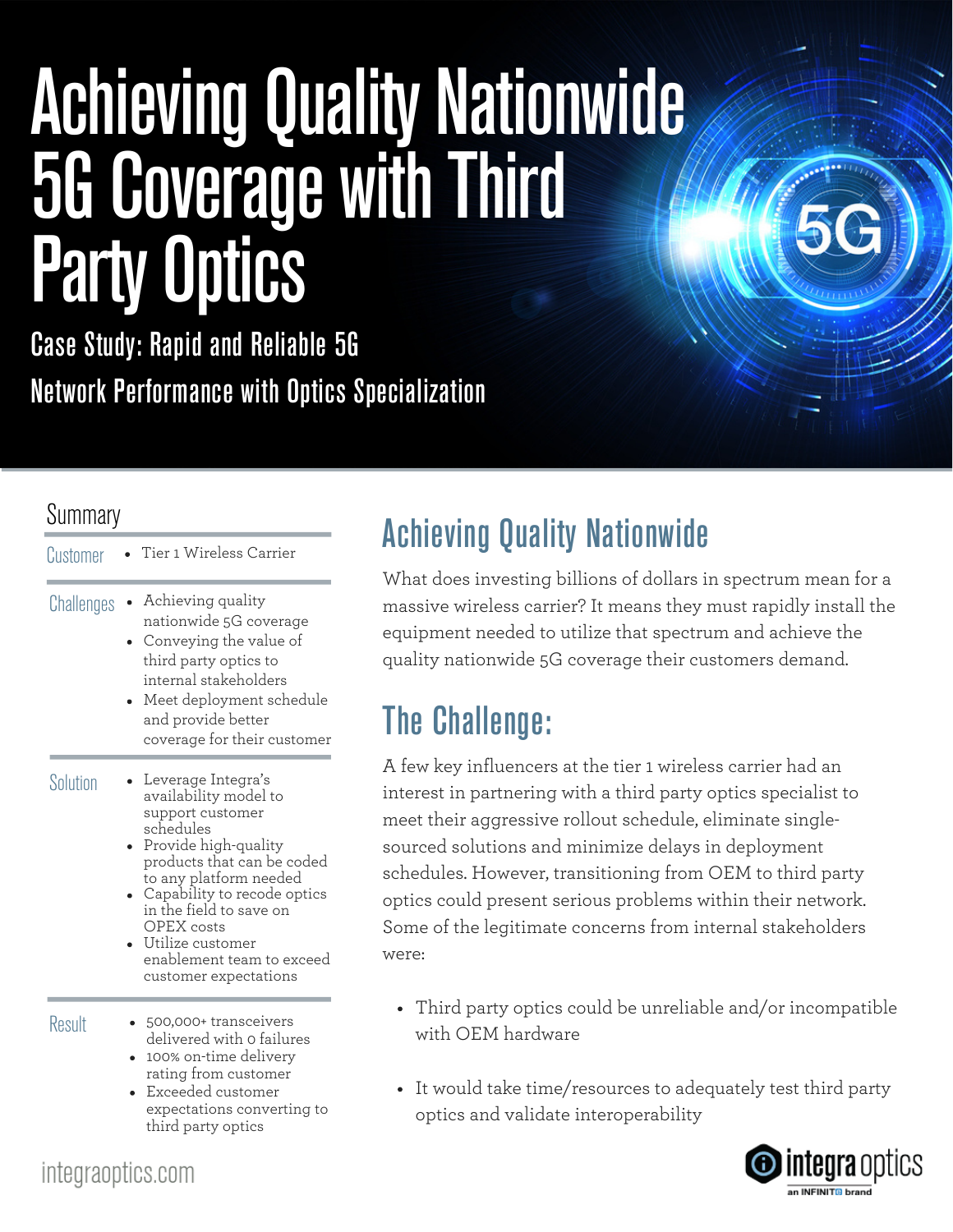- They'd be configuring hardware to ignore soft errors with non-OEM optics
- Using third party optics could void the OEM warranties and OEMs may refuse to provide technical support
- Qualifying a third party optics company who could meet the carrier's high standards would be challenging.

# The Solution:

Integra organized a kick-off meeting with key influencers to better understand their needs as a tier 1 wireless network operator. We reviewed each of their concerns ranging from technical merit of the product, OEM objections and vendor selection.

### Technical Merit:

We addressed the technical performance of the product by providing a resolution that ranged from product qualification reports, case studies with other tier 1 customer implementations, test products and engineering support to verify interoperability and reliability. Our engineers worked hand in hand with the customer at our test lab and the customer's lab to speed up testing and ensure confidence in our products while minimizing customer resource constraints.

### OEM Objection:

The second concern was related to OEMs pushing back by threatening to void warranties and not provide technical support if non-OEM transceivers were used in the network.

We shared the success of other Integra adopters and how they overcame the OEM's objections. This gave the carrier confidence in adopting third party optics and the courage to move forward.

It's your network. A vendor, whether OEM or not, should never tell a carrier what they can and cannot use in their network. If a carrier wants to use a third party optics vendor that they have qualified across multiple platforms, that is their right to enjoy the benefits of quality optics, 24/7 technical support and a vendor who is ready to serve.

OEM transceivers, in general, have a higher failure rate out of the box. Integra had zero failures out of 500K units provided; an amazing statistic that should not be overlooked by other carriers evaluating third party optics.

### Vendor Selection:

Finally, a major consideration was understanding what makes a good third party optics vendor. The following criteria were used in the selection process:

#### **Financial Stability of Vendor and Its Parent Company**

- Working capital to keep inventory
- Creditworthiness or open line of credit
- Number of years in business and a proven track record

#### **Supply Chain Management**

Diverse vendor portfolio



integraoptics.com